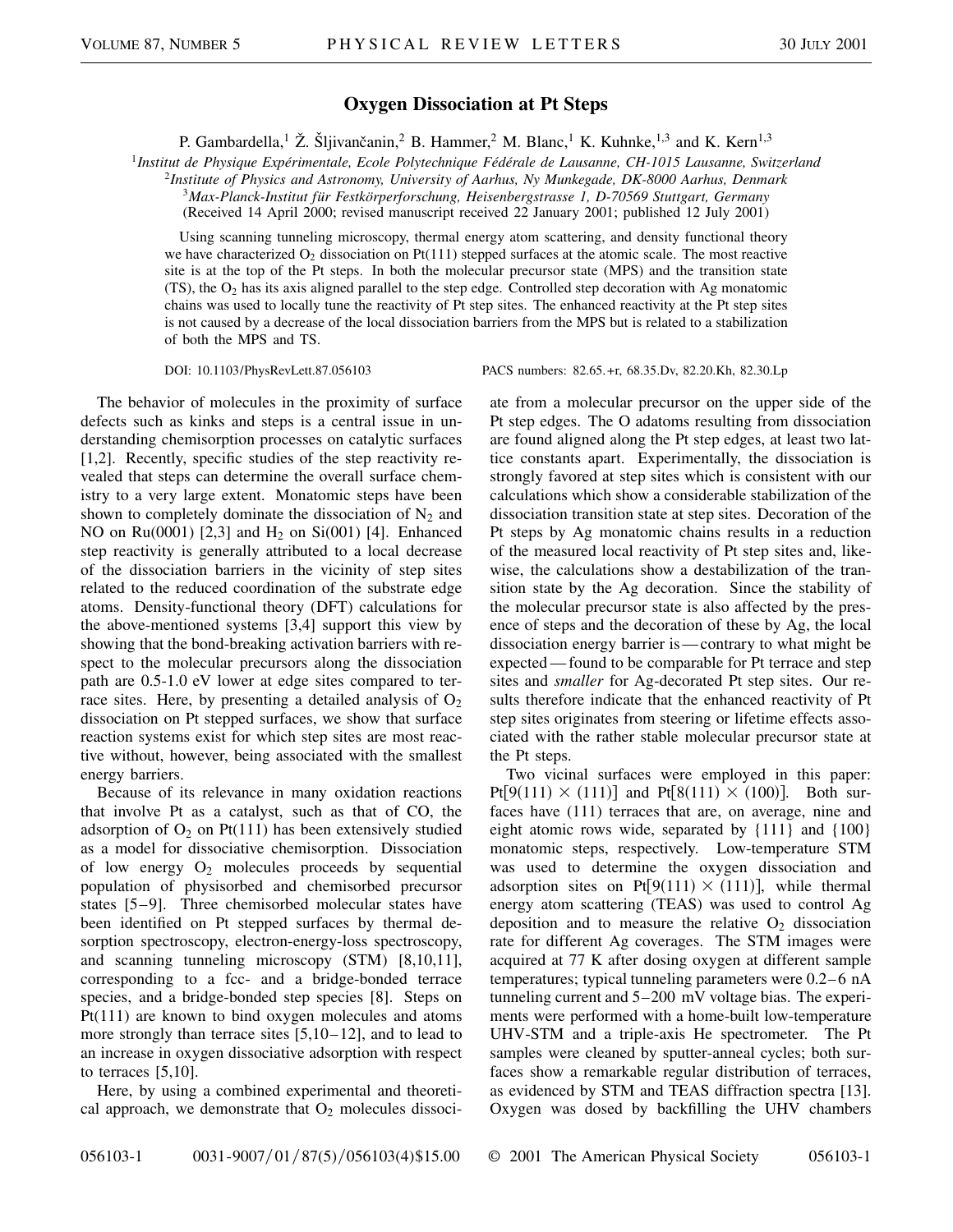at pressures in the  $10^{-7}$ - $10^{-6}$  mbar range. The base pressure was  $2 \times 10^{-10}$  mbar or better.

Figure 1(a) shows the Pt[ $9(111) \times (111)$ ] surface after exposure to  $1.9 \text{ L } \text{O}_2$  at 350 K. At this temperature the O atoms resulting from dissociation are highly mobile and occupy the most favored adsorption sites. These are the near-edge fcc sites, in agreement with the results of Feibelman *et al.* [12]. The step sites are completely saturated with a  $2 \times 1$  periodic structure, whereas very few O atoms can be seen on the terraces, implying sequential site filling. To pinpoint the actual  $O_2$  dissociation sites on a Pt stepped surface we have lowered the adsorption temperature to 140 K. At this temperature the  $O_2$  molecular precursor is highly mobile and its lifetime short: adsorption either results in dissociation or in  $O_2$  desorption [8,10,11]. Since below 160 K the mobility of O atoms on  $Pt(111)$ is inhibited [14], the spatial distribution of the dissociated O atoms allows us to identify the active sites in the dissociation process. Figure 1(c) shows the distribution of the O atoms after dosing the Pt[ $9(111) \times (111)$ ] surface at 140 K with 1.1 L  $O_2$ . Ag monatomic chains deposited at 400 K, prior to  $O_2$  dosing, partially decorate the Pt steps. We observe that  $O_2$  dissociation is largely promoted at the step edges, where clean Pt step sites appear to be more reactive with respect to Ag-decorated ones, whereas only a minority of O atoms can be found on the terraces [15]. Since very few O atoms are observed on the lower side of the Pt steps, we conclude that the bond-breaking process involves only the Pt atoms that are situated at the upper step edges. Both O atoms resulting from dissociation occupy near-edge fcc sites, indicating that the O–O bond is stretched in the  $\lceil 1\overline{10} \rceil$  direction, parallel to the steps. This observation is consistent with a previous STM study by Stipe *et al.* [8] which shows that the  $O_2$  molecules bind in the bridge position at the upper edge of  $Pt{111}$  steps with the interatomic axis parallel to the step.

Step decoration can be employed as a means to vary the reactivity of the step sites in a local and controllable way. Ag deposition at 400 K leads to a regular row-by-row growth of Ag chains along the Pt steps which can be precisely monitored by TEAS [13]. We show in Fig. 1(b) that Ag does not physically block the Pt step sites that are active in the dissociation process [16]. Independently from the presence of Ag, oxygen atoms are always found to occupy preferably near-edge fcc sites (with respect to Pt only). To probe the relative variation of the oxygen dissociative sticking coefficient  $s_0$  due to Ag step decoration, we have measured the decay of the TEAS intensity reflected from the sample due to O adsorption on Pt[ $9(111) \times (111)$ ] and Pt[ $8(111) \times (100)$ ]. *s*<sub>0</sub> represents the initial sticking coefficient and it is therefore a measure of the reactivity of step sites. In the limit of low O coverage, the slope of the TEAS curves is proportional to  $s_0$  [17]. Figure 2 shows the variations of  $s_0$  relative to the clean Pt surfaces for different coverages of Ag monatomic wires. The ratio  $s_{0-Ag/Pt}/s_{0-Pt}$  decreases linearly with the Ag coverage up to complete decoration of the Pt steps by a single chain of Ag atoms. From then on  $s_{0-Ag/Pt}/s_{0-Pt}$  varies slowly until it drops abruptly as the first Ag monolayer is completed. The data measured by TEAS are in good agreement with the STM data reported in Figs. 1(a) and 1(b): decoration of the steps with one monatomic Ag row yields a tenfold decrease in the reactivity of the steps. The initial linear variation with Ag coverage (see inset in Fig. 2) implies



FIG. 1. (a) Top panel: STM image of Pt[ $9(111) \times (111)$ ] after exposure to 1.9 L (Langmuir) O<sub>2</sub> at 350 K. The O atoms are imaged as black depressions; bottom panel: close-up of the O-saturated Pt steps. (b) Top panel: STM image of one row Ag/Pt[9(111)  $\times$ (111)] after exposure to 19 L  $O_2$  at 350 K. Notice that O saturation of the step sites requires 10 times more  $O_2$  compared to (a); bottom panel: O atoms behind the Ag row are imaged dark with a small bump in the middle. (c) Left panel: O atoms following dissociation at 140 K on a partially Ag-decorated surface. As in (a) and (b) the gray scale has been redistributed on each terrace for better contrast; the step-down direction is from right to left. In the right panel we show the right-hand side of the same image without any processing to evidence the Ag monatomic chains at the step edges. These are recognizable because of their larger apparent height with respect to Pt [13].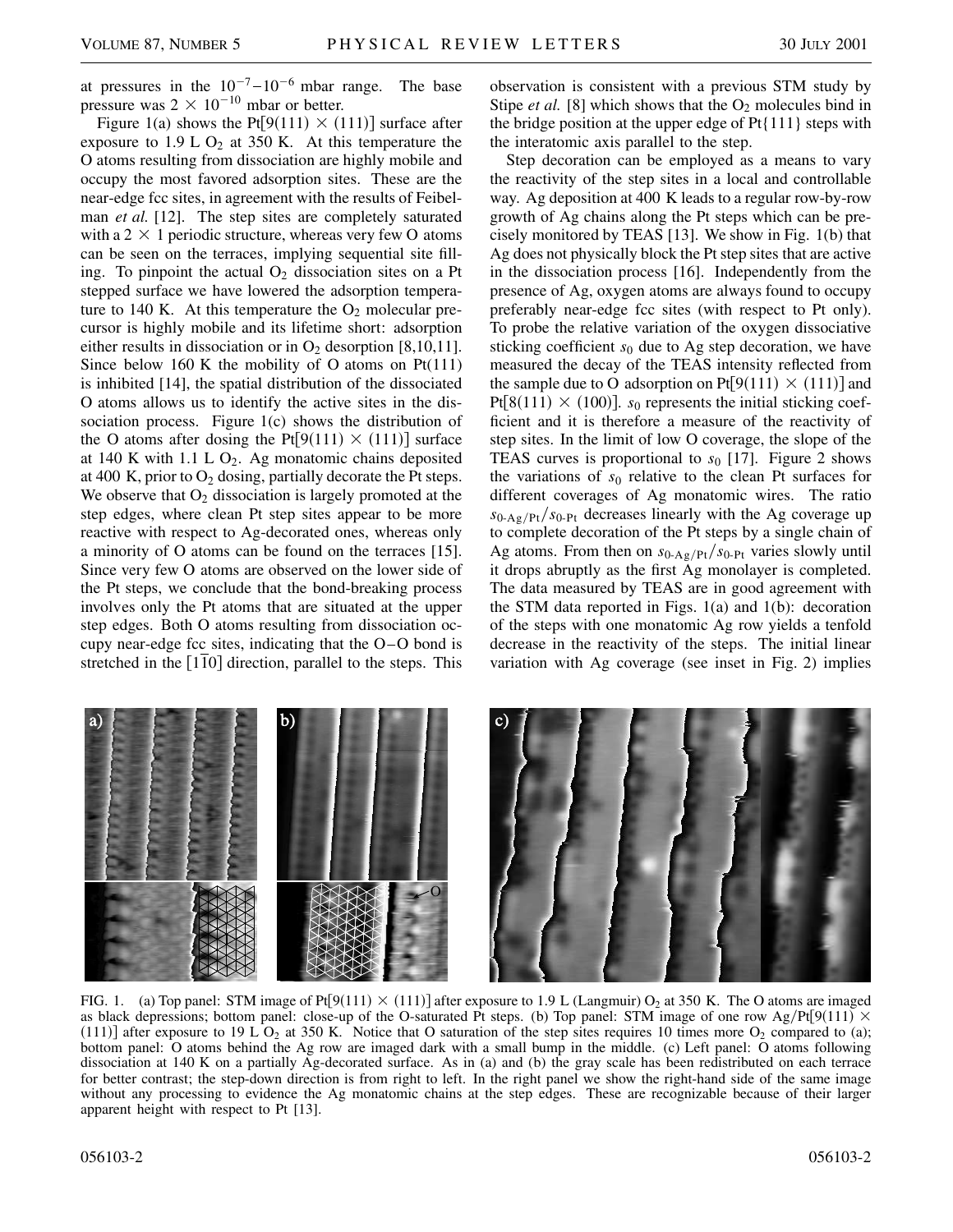that the dissociation rate is proportional to the probability of finding an Ag-free region of the step edges. The data presented in Figs. 1 and 2 indicate that Ag locally modifies the reactivity of the Pt edge atoms, an effect that is limited to the Pt atoms in direct contact with Ag. Adsorption along the step atoms does not depend markedly on the total Ag coverage beyond one monatomic chain: the slow  $s_{0-Ag/Pt}/s_{0-Pt}$  decrease that we observe in Fig. 2 until monolayer completion can be explained by taking into account a reduced  $O_2$  exposure due to the fraction of  $O_2$ molecules that do not stick on the growing Ag layer [18].

To support the above analysis we have performed plane wave, ultrasoft pseudopotential-based DFT calculations for the oxygen molecular precursor and transition states on flat and stepped Pt surfaces. Repeated slabs of four Pt(111), twelve Pt(211), or sixteen Pt(221) layers are used to model adsorption at (111) terraces, {100}, and {111} steps, respectively. The DFT equilibrium lattice constant of 4.02 Å is used self-consistently with the generalized gradient approximation (GGA) based revised Perdew-Burke-Ernzerhof exchange-correlation functional (GGA-RPBE) [19] and non–self-consistently with the original GGA-type Perdew-Wang exchange-correlation functional (GGA-PW91) [20] exchange-correlation functionals. Substrate relaxation effects have been included, and surface Brillouin-zone integrations are done using  $6 \times 4$  **k**-points. Transition states are determined by performing geometry optimization calculations with the O–O distance fixed at values from 1.8 to 2.2  $\AA$ (and larger when necessary), with increments of 0.2 Å. Test calculations show that the molecule precursor state geometry on Pt(221) and its potential energy are very close to the results on  $Pt(211)$ ; we therefore limit here the discussion to  $Pt(111)$  and  $Pt(211)$ . In the following, we will focus on the GGA-RPBE values as this functional provides the more accurate  $O_2$  molecular binding energy,  $E_b^{\text{RPBE}} = 5.51$  eV versus  $E_b^{\text{PW91}} = 5.84$ , compared



FIG. 2. Variation of the  $O_2$  dissociation rate with respect to the Ag-free step value for Pt[9(111)  $\times$  (111)] ( $\blacksquare$ ) and Pt[8(111)  $\times$  $(100)$ ]  $($ ) at 400 K.

to the experimental result,  $E_b^{\text{exp}} = 5.23 \text{ eV}$  [19]. The GGA-PW91 values are, however, included in Fig. 3 for consistency with the existing literature. The difference between the GGA-RPBE and GGA-PW91 results illustrates the uncertainties in the DFT method.

Figure 3 (top panel) shows the molecular precursor state (MPS) geometries for  $Pt(111)$ ,  $Pt(211)$ , and  $Ag/Pt(211)$ and the calculated local molecular chemisorption potential energy minima,  $E_{\text{MPS}}$ , and transition state (TS) potential energies,  $E_{TS}$  (bottom panel). The energy values are given with respect to gas phase  $O_2$ . Our GGA-PW91 results are in agreement with Ref. [7], which reports on the MPS of  $O_2$  at Pt(111). Reaction geometries other than those depicted in Fig. 3, e.g., with  $O_2$  tilted perpendicular to the steps or out from the surface plane, were found to be unfavorable.

The molecular precursor chemisorption potential energy minima vary substantially from terrace to step sites:  $-0.1$  eV on Pt(111),  $-0.9$  eV on Pt(211) steps, and  $-0.3$  eV on Ag-decorated steps. The transition state energies follow the  $E_{\text{MPS}}$  trend. As a consequence, the local dissociation energy barriers  $E_a = E_{TS} - E_{MPS}$ vary less than the stability of the individual precursor and transition states:  $E_a = 0.9, 0.9,$  and 0.6 eV on Pt(111), Pt(211), and Ag-decorated steps, respectively. Our results can be analyzed in terms of the *d*-band model for chemisorption and reaction at transition and noble metals



FIG. 3. Top: molecular precursor states and transition states (solid and dotted circles, respectively) on Pt(111), Pt(211) step (S) and "near step" (NS) sites,  $Ag/Pt(211)$  (Ag). Bottom: molecular precursor state potential energies  $(\diamond)$  and transition state energies ( $\circ$ ) as functions of the *d*-electron centers. The GGA-RPBE (GGA-PW91) results are presented in the table shown in the figure.